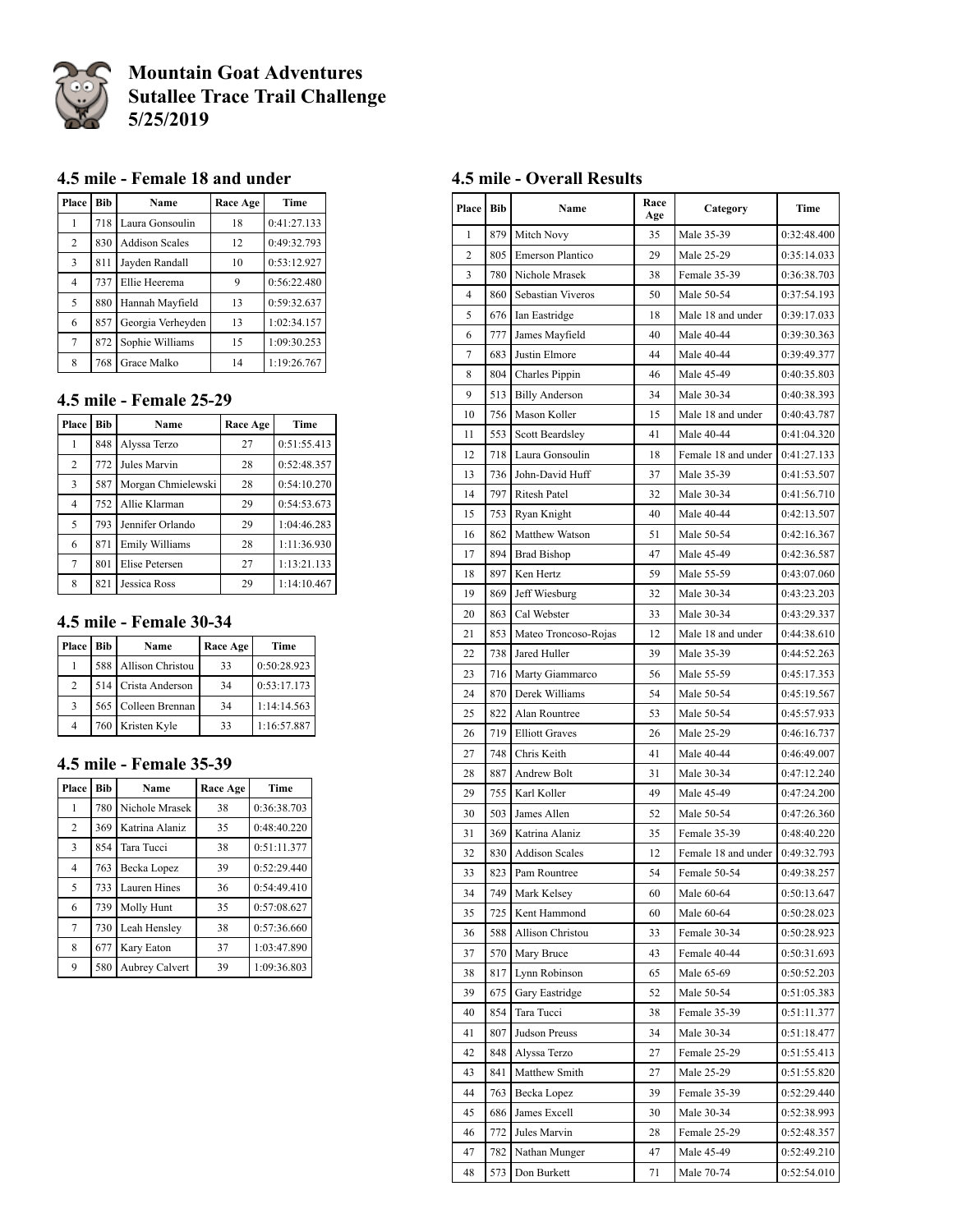#### **4.5 mile - Female 40-44**

| Place          | <b>Bib</b> | Name                  | Race Age | <b>Time</b> |
|----------------|------------|-----------------------|----------|-------------|
| 1              | 570        | Mary Bruce            | 43       | 0:50:31.693 |
| $\overline{2}$ | 762        | Amy Heerema           | 41       | 0:56:29.833 |
| 3              | 562        | Amy Bowman            | 43       | 0:56:54.287 |
| 4              | 838        | <b>Yetive Simmons</b> | 41       | 0:59:51.377 |
| 5              | 864        | Jen Wells             | 40       | 1:01:01.117 |
| 6              | 567        | Abbie Brosseau        | 40       | 1:05:29.787 |
| 7              | 554        | Alexis Bender         | 44       | 1:12:52.803 |
| 8              | 551        | Angel Avery           | 41       | 1:16:08.203 |

### **4.5 mile - Female 45-49**

| Place          | <b>Bib</b> | Name                 | Race Age | Time        |
|----------------|------------|----------------------|----------|-------------|
| 1              | 594        | Lara Coppola         | 45       | 1:00:11.527 |
| $\overline{2}$ | 691        | Vikki Frost          | 46       | 1:01:40.087 |
| 3              | 873        | Stephanie Williams   | 48       | 1:03:31.770 |
| 4              | 764        | Renee Lowe           | 45       | 1:08:02.923 |
| 5              | 566        | Lenor Bromberg       | 46       | 1:08:15.080 |
| 6              | 504        | Stacie Allen         | 48       | 1:08:33.767 |
| 7              | 809        | <b>Elaine Raines</b> | 49       | 1:11:34.773 |
| 8              | 835        | Tammy Shakur         | 47       | 1:11:35.050 |
| 9              | 732        | Jennifer Herndon     | 46       | 1:13:22.040 |
| 10             | 767        | Christy Malko        | 46       | 1:15:37.437 |

## **4.5 mile - Female 50-54**

| Place          | <b>Bib</b> | Name              | Race Age | Time        |
|----------------|------------|-------------------|----------|-------------|
| 1              | 823        | Pam Rountree      | 54       | 0:49:38.257 |
| 2              | 679        | Judie Ebert       | 54       | 1:02:32.373 |
| 3              | 858        | Lianne Verheyden  | 53       | 1:02:34.230 |
| $\overline{4}$ | 776        | Meridith Matthews | 51       | 1:03:12.210 |
| 5              | 815        | Joy Rehman        | 50       | 1:04:33.273 |
| 6              | 881        | Amy Aenchbacher   | 53       | 1:04:58.387 |
| 7              | 788        | Jody Neja         | 50       | 1:28:37.343 |
| 8              | 875        | Susan Yarbrough   | 51       | 1:31:57.807 |

#### **4.5 mile - Female 55-59**

| Place Bib | Name              | Race Age | Time        |
|-----------|-------------------|----------|-------------|
|           | 837 Lynn Silvers  | 55       | 1:15:18.083 |
|           | 855 Portia Turner | 57       | 1:20:25.187 |

## **4.5 mile - Female 60-64**

| Place          | <b>Bib</b> | Name              | Race Age | Time        |
|----------------|------------|-------------------|----------|-------------|
|                |            | 742 Julie Jackson | 60       | 1:05:26.810 |
| $\mathfrak{D}$ | 831        | Laurie Schmeier   | 60       | 1:18:46.457 |
| $\mathcal{R}$  |            | 555 Vicki Bertram | 60       | 1:23:05.937 |
|                |            | 765 Debi Lowry    | 62       | 1:58:50.427 |

# **4.5 mile - Female 65-69**

| Place Bib | <b>Name</b>        | <b>Race Age</b> | Time        |
|-----------|--------------------|-----------------|-------------|
|           | 787 Barbara Myrick | 68              | 1:37:21.263 |

# **4.5 mile - Female 70-74**

| <b>Place Bib</b> | Name              | Race Age | Time        |
|------------------|-------------------|----------|-------------|
|                  | 574 Susan Burkett | 70       | 1:37:46.487 |

| Place | <b>Bib</b> | Name                    | Race<br>Age | Category            | Time        |
|-------|------------|-------------------------|-------------|---------------------|-------------|
| 49    | 578        | Randy Cail              | 71          | Male 70-74          | 0:52:56.713 |
| 50    | 773        | David Mathena           | 41          | Male 40-44          | 0:53:11.263 |
| 51    | 811        | Jayden Randall          | 10          | Female 18 and under | 0:53:12.927 |
| 52    | 514        | Crista Anderson         | 34          | Female 30-34        | 0:53:17.173 |
| 53    | 818        | Philip Rodning          | 27          | Male 25-29          | 0:53:32.233 |
| 54    | 884        | Johnathon Kauffmann     | 45          | Male 45-49          | 0:53:34.463 |
| 55    | 828        | Joseph Salter           | 43          | Male 40-44          | 0:53:36.277 |
| 56    | 587        | Morgan Chmielewski      | 28          | Female 25-29        | 0:54:10.270 |
| 57    | 832        | Dale Seeley             | 52          | Male 50-54          | 0:54:42.093 |
| 58    | 733        | Lauren Hines            | 36          | Female 35-39        | 0:54:49.410 |
| 59    | 592        | Sean Conrey             | 53          | Male 50-54          | 0:54:49.590 |
| 60    | 752        | Allie Klarman           | 29          | Female 25-29        | 0:54:53.673 |
| 61    | 758        | Paul Koster             | 50          | Male 50-54          | 0:54:56.987 |
| 62    | 577        | John Byerley            | 63          | Male 60-64          | 0:55:42.233 |
| 63    | 852        | Jeronimo Troncoso-Rojas | 9           | Male 18 and under   | 0:56:13.163 |
| 64    | 783        | Robert Munzing          | 56          | Male 55-59          | 0:56:19.907 |
| 65    | 737        | Ellie Heerema           | 9           | Female 18 and under | 0:56:22.480 |
| 66    | 762        | Amy Heerema             | 41          | Female 40-44        | 0:56:29.833 |
| 67    | 715        | Glenn Germaine          | 54          | Male 50-54          | 0:56:30.420 |
| 68    | 558        | Richard Bilodeau        | 61          | Male 60-64          | 0:56:43.243 |
| 69    | 562        | Amy Bowman              | 43          | Female 40-44        | 0:56:54.287 |
| 70    | 739        | Molly Hunt              | 35          | Female 35-39        | 0:57:08.627 |
| 71    | 581        | Jason Calvert           | 40          | Male 40-44          | 0:57:08.663 |
| 72    | 730        | Leah Hensley            | 38          | Female 35-39        | 0:57:36.660 |
| 73    | 896        | <b>Brian Gregg</b>      | 49          | Male 45-49          | 0:57:46.763 |
| 74    | 560        | Brian Boham             | 65          | Male 65-69          | 0:58:28.163 |
| 75    | 880        | Hannah Mayfield         | 13          | Female 18 and under | 0:59:32.637 |
| 76    | 680        | Scott Ebert             | 56          | Male 55-59          | 0:59:42.807 |
| 77    | 838        | Yetive Simmons          | 41          | Female 40-44        | 0:59:51.377 |
| 78    | 594        | Lara Coppola            | 45          | Female 45-49        | 1:00:11.527 |
| 79    | 892        | Chris Diaz              | 37          | Male 35-39          | 1:00:16.010 |
| 80    | 864        | Jen Wells               | 40          | Female 40-44        | 1:01:01.117 |
| 81    | 691        | Vikki Frost             | 46          | Female 45-49        | 1:01:40.087 |
| 82    |            | $775\,$ James Matthews  | 52          | Male 50-54          | 1:02:03.733 |
| 83    | 679        | Judie Ebert             | 54          | Female 50-54        | 1:02:32.373 |
| 84    | 857        | Georgia Verheyden       | 13          | Female 18 and under | 1:02:34.157 |
| 85    | 858        | Lianne Verheyden        | 53          | Female 50-54        | 1:02:34.230 |
| 86    | 776        | Meridith Matthews       | 51          | Female 50-54        | 1:03:12.210 |
| 87    | 873        | Stephanie Williams      | 48          | Female 45-49        | 1:03:31.770 |
| 88    | 677        | Kary Eaton              | 37          | Female 35-39        | 1:03:47.890 |
| 89    | 815        | Joy Rehman              | 50          | Female 50-54        | 1:04:33.273 |
| 90    | 793        | Jennifer Orlando        | 29          | Female 25-29        | 1:04:46.283 |
| 91    | 810        | Kevin Raines            | 53          | Male 50-54          | 1:04:55.890 |
| 92    | 881        | Amy Aenchbacher         | 53          | Female 50-54        | 1:04:58.387 |
| 93    | 882        | Dave Martinez           | 48          | Male 45-49          | 1:04:58.563 |
| 94    | 320        | Christian Abrams        | 30          | Male 30-34          | 1:04:59.753 |
| 95    | 742        | Julie Jackson           | 60          | Female 60-64        | 1:05:26.810 |
| 96    | 567        | Abbie Brosseau          | 40          | Female 40-44        | 1:05:29.787 |
| 97    | 891        | Jonathan Miller         | 13          | Male 18 and under   | 1:07:46.323 |
| 98    | 764        | Renee Lowe              | 45          | Female 45-49        | 1:08:02.923 |
| 99    | 566        | Lenor Bromberg          | 46          | Female 45-49        | 1:08:15.080 |
| 100   | 504        | Stacie Allen            | 48          | Female 45-49        | 1:08:33.767 |
| 101   | 872        | Sophie Williams         | 15          | Female 18 and under | 1:09:30.253 |
| 102   | 580        | Aubrey Calvert          | 39          | Female 35-39        | 1:09:36.803 |
| 103   | 890        | Russell Miller          | 50          | Male 50-54          | 1:10:14.060 |

 $\top$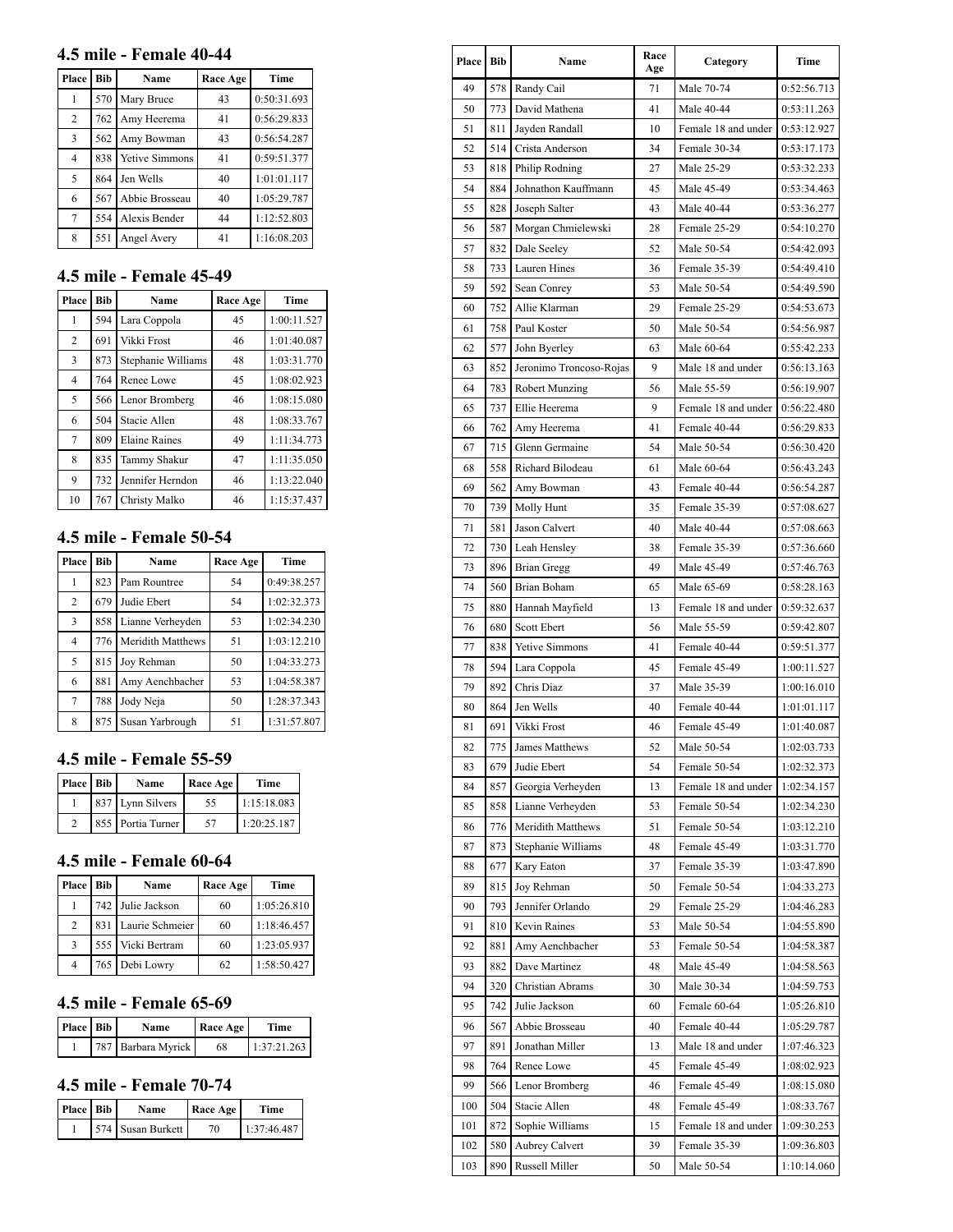#### **4.5 mile - Female 75+**

| Place Bib | Name                | Race Age | <b>Time</b> |
|-----------|---------------------|----------|-------------|
|           | 803 Jackie Phillips | 75       | 1:31:51.823 |

### **4.5 mile - Male 18 and under**

| Place | <b>Bib</b> | Name                    | Race Age | Time        |
|-------|------------|-------------------------|----------|-------------|
| 1     |            | 676 Ian Eastridge       | 18       | 0:39:17.033 |
| 2     |            | 756 Mason Koller        | 15       | 0:40:43.787 |
| 3     | 853        | Mateo Troncoso-Rojas    | 12       | 0:44:38.610 |
| 4     | 852        | Jeronimo Troncoso-Rojas | 9        | 0:56:13.163 |
| 5     | 891        | Jonathan Miller         | 13       | 1:07:46.323 |

#### **4.5 mile - Male 25-29**

| Place Bib      | Name                 | Race Age | Time        |
|----------------|----------------------|----------|-------------|
|                | 805 Emerson Plantico | 29       | 0:35:14.033 |
| $\mathfrak{D}$ | 719 Elliott Graves   | 26       | 0:46:16.737 |
| 3              | 841 Matthew Smith    | 27       | 0:51:55.820 |
| 4              | 818 Philip Rodning   | 27       | 0:53:32.233 |

### **4.5 mile - Male 30-34**

| Place          | <b>Bib</b> | Name                    | Race Age | Time        |
|----------------|------------|-------------------------|----------|-------------|
| 1              | 513        | <b>Billy Anderson</b>   | 34       | 0:40:38.393 |
| $\overline{2}$ | 797        | <b>Ritesh Patel</b>     | 32       | 0:41:56.710 |
| 3              | 869        | Jeff Wiesburg           | 32       | 0:43:23.203 |
| $\overline{4}$ | 863        | Cal Webster             | 33       | 0:43:29.337 |
| 5              | 887        | Andrew Bolt             | 31       | 0:47:12.240 |
| 6              | 807        | <b>Judson Preuss</b>    | 34       | 0:51:18.477 |
| 7              | 686        | James Excell            | 30       | 0:52:38.993 |
| 8              | 320        | <b>Christian Abrams</b> | 30       | 1:04:59.753 |
| 9              | 759        | David Kyle              | 34       | 1:16:56.990 |

#### **4.5 mile - Male 35-39**

| Place | <b>Bib</b> | Name            | Race Age | Time        |
|-------|------------|-----------------|----------|-------------|
|       | 879        | Mitch Novy      | 35       | 0:32:48.400 |
| 2     | 736        | John-David Huff | 37       | 0:41:53.507 |
| 3     | 738        | Jared Huller    | 39       | 0:44:52.263 |
| 4     | 892        | Chris Diaz      | 37       | 1:00:16.010 |
| 5     | 796        | Cody Pannell    | 36       | 1:11:35.663 |

#### **4.5 mile - Male 40-44**

| Place          | <b>Bib</b> | Name                   | Race Age | Time        |
|----------------|------------|------------------------|----------|-------------|
| 1              | 777        | James Mayfield         | 40       | 0:39:30.363 |
| 2              | 683        | Justin Elmore          | 44       | 0:39:49.377 |
| 3              | 553        | <b>Scott Beardsley</b> | 41       | 0:41:04.320 |
| $\overline{4}$ | 753        | Ryan Knight            | 40       | 0:42:13.507 |
| 5              | 748        | Chris Keith            | 41       | 0:46:49.007 |
| 6              | 773        | David Mathena          | 41       | 0:53:11.263 |
| 7              | 828        | Joseph Salter          | 43       | 0:53:36.277 |
| 8              | 581        | Jason Calvert          | 40       | 0:57:08.663 |

| Place | <b>Bib</b> | Name                  | Race<br>Age | Category            | <b>Time</b> |
|-------|------------|-----------------------|-------------|---------------------|-------------|
| 104   | 809        | <b>Elaine Raines</b>  | 49          | Female 45-49        | 1:11:34.773 |
| 105   | 835        | Tammy Shakur          | 47          | Female 45-49        | 1:11:35.050 |
| 106   | 796        | Cody Pannell          | 36          | Male 35-39          | 1:11:35.663 |
| 107   | 871        | Emily Williams        | 28          | Female 25-29        | 1:11:36.930 |
| 108   | 554        | Alexis Bender         | 44          | Female 40-44        | 1:12:52.803 |
| 109   | 801        | <b>Elise Petersen</b> | 27          | Female 25-29        | 1:13:21.133 |
| 110   | 732        | Jennifer Herndon      | 46          | Female 45-49        | 1:13:22.040 |
| 111   | 821        | Jessica Ross          | 29          | Female 25-29        | 1:14:10.467 |
| 112   | 565        | Colleen Brennan       | 34          | Female 30-34        | 1:14:14.563 |
| 113   | 837        | Lynn Silvers          | 55          | Female 55-59        | 1:15:18.083 |
| 114   | 767        | Christy Malko         | 46          | Female 45-49        | 1:15:37.437 |
| 115   | 551        | Angel Avery           | 41          | Female 40-44        | 1:16:08.203 |
| 116   | 895        | L Duane House         | 47          | Male 45-49          | 1:16:46.840 |
| 117   | 759        | David Kyle            | 34          | Male 30-34          | 1:16:56.990 |
| 118   | 760        | Kristen Kyle          | 33          | Female 30-34        | 1:16:57.887 |
| 119   | 831        | Laurie Schmeier       | 60          | Female 60-64        | 1:18:46.457 |
| 120   | 768        | Grace Malko           | 14          | Female 18 and under | 1:19:26.767 |
| 121   | 855        | Portia Turner         | 57          | Female 55-59        | 1:20:25.187 |
| 122   | 586        | Norman Childers       | 60          | Male 60-64          | 1:21:04.120 |
| 123   | 555        | Vicki Bertram         | 60          | Female 60-64        | 1:23:05.937 |
| 124   | 789        | Timothy Neja          | 53          | Male 50-54          | 1:23:06.407 |
| 125   | 788        | Jody Neja             | 50          | Female 50-54        | 1:28:37.343 |
| 126   | 803        | Jackie Phillips       | 75          | Female 75+          | 1:31:51.823 |
| 127   | 875        | Susan Yarbrough       | 51          | Female 50-54        | 1:31:57.807 |
| 128   | 787        | Barbara Myrick        | 68          | Female 65-69        | 1:37:21.263 |
| 129   | 574        | <b>Susan Burkett</b>  | 70          | Female 70-74        | 1:37:46.487 |
| 130   | 765        | Debi Lowry            | 62          | Female 60-64        | 1:58:50.427 |